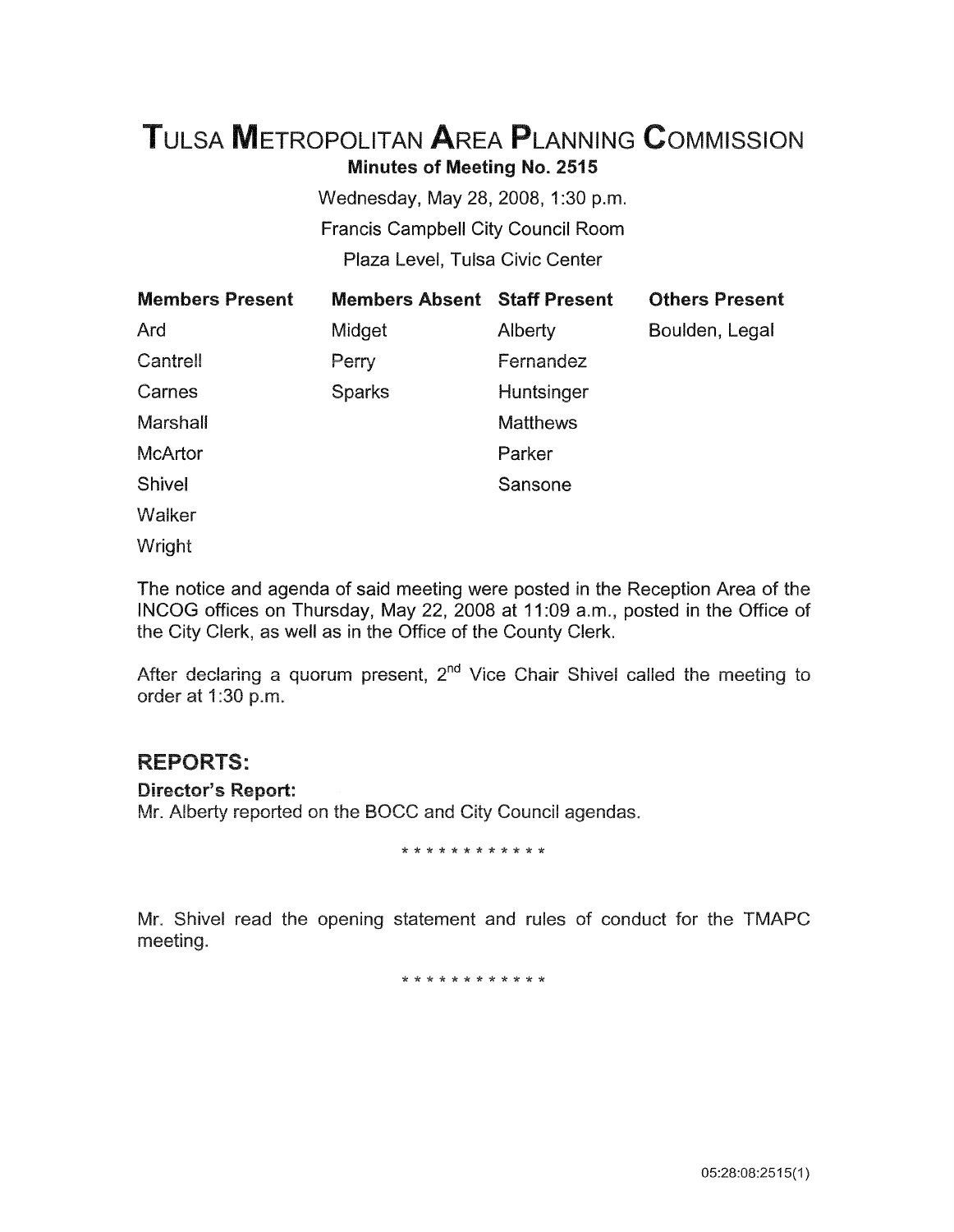# CONSENT AGENDA

All matters under "Consent" are considered by the Planning Commission to be routine and will be enacted by one motion. Any Planning Commission member may, however, remove an item by request.

| 1 <sub>1</sub> | LC-95 - Floyd Carr (6418)/Lot Combination                                                                                                                                                              | (County)         |
|----------------|--------------------------------------------------------------------------------------------------------------------------------------------------------------------------------------------------------|------------------|
|                | Southeast corner of East 201st Street and South<br>Mingo                                                                                                                                               |                  |
| 2.             | L-20212 - Floyd Carr (6418)/Lot-Split                                                                                                                                                                  | (County)         |
|                | Southeast corner of East 201st Street and South<br>Mingo                                                                                                                                               |                  |
| 3.             | L-20224 - John Koch (9329)/Lot-Split                                                                                                                                                                   | (PD 6) (CD 9)    |
|                | Northeast corner of South Florence Avenue and<br>East 44 <sup>th</sup> Street, 3109 East 44 <sup>th</sup> Street                                                                                       |                  |
| 4.             | PUD-579-A/PUD-579-B - PSA-Dewberry                                                                                                                                                                     | $(PD-18) (CD-8)$ |
|                | Northerly 466.12 feet of Lot 4 and Lot 5, Tallgrass<br>Office Park (10109 East 79 <sup>th</sup> Street South (Detail<br>Site Plan for a 52,871 SF expansion of the Cancer<br><b>Treatment Center.)</b> |                  |
| 5.             | PUD-595-B/Z-5970-SP-5a - Sizemore Weisz &                                                                                                                                                              | (PD-18-C) (CD-8) |
|                | <b>Associates</b>                                                                                                                                                                                      |                  |
|                | Northeast, of the northeast corner of 71 <sup>st</sup> Street<br>South and South Mingo Road (Corridor Detail Site<br>Plan for construction of a 15,665 SF restaurant on<br>Lots 7 and 8, Block 1.)     |                  |
| 6.             | Z-7024-SP-1 - Tim Terral/TEP                                                                                                                                                                           | $(PD-18) (CD-7)$ |
|                | South of the southwest corner of 81 <sup>st</sup> Street South<br>and South Garnett Road (Detail Site Plan for<br><b>Ridgecrest Subdivision.)</b>                                                      |                  |

# The Planning Commission considered the consent agenda.

## There were no interested parties wishing to speak.

## TMAPC Action; 8 members present:

On MOTION of CARNES, TMAPC voted 8-0-0 (Ard, Cantrell, Carnes, Marshall, McArtor, Shive!, Walker, Wright "aye"; no "nays"; none "abstaining"; Midget, Perry, Sparks "absent") to **APPROVE** the consent agenda Items 1 through 6 per staff recommendation.

#### \*\*\*\*\*\*\*\*\*\*\*\*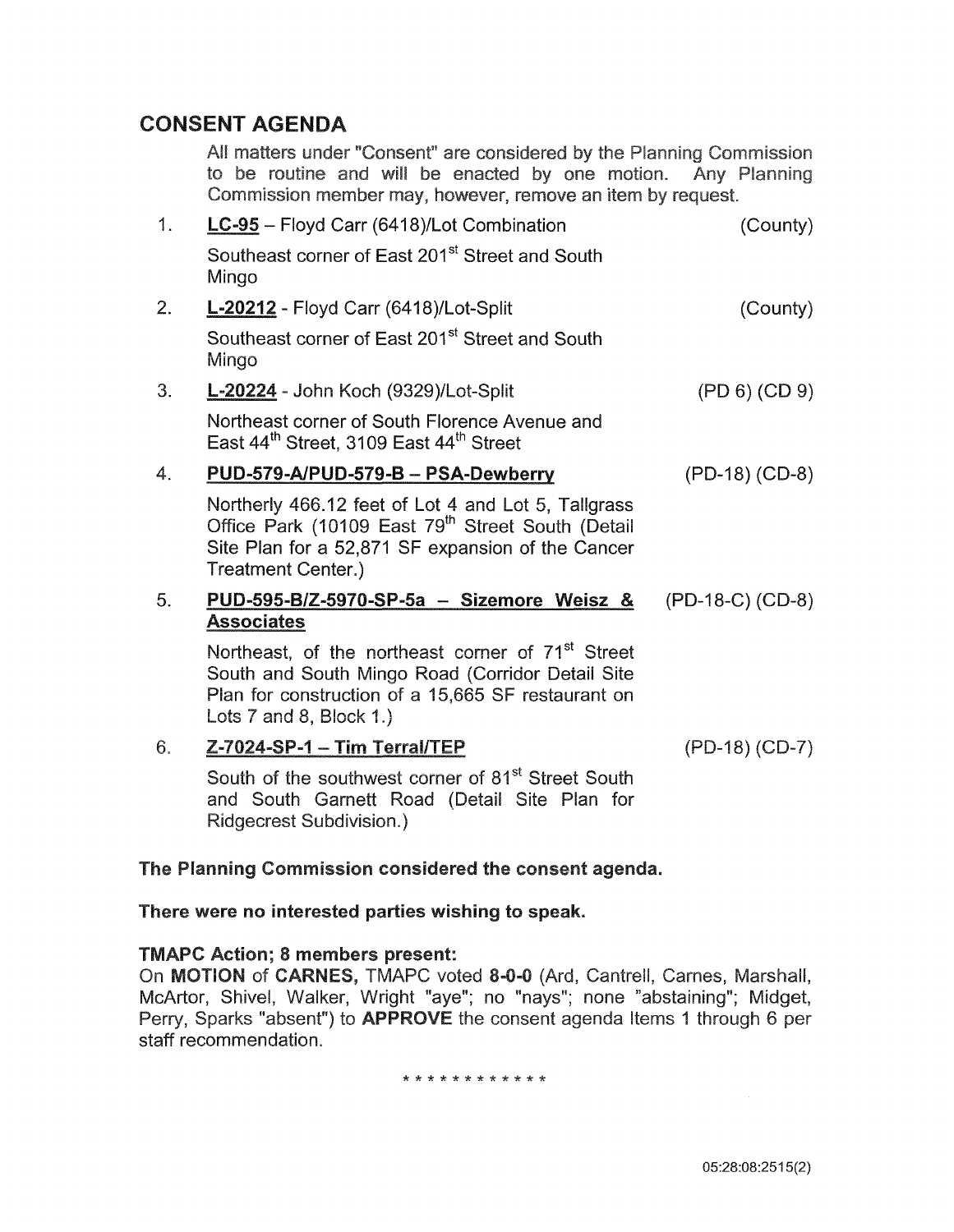# **PUBLIC HEARING**

#### 8. **PUD-206 - Joel Slaughter**

South of the southwest corner of 91<sup>st</sup> Street South and South Sheridan Road (Detail Site Plan for one 9,858 SF and one 6,342 SF mixed use commercial buildings.)

# **STAFF RECOMMENDATION:**

The applicant is requesting approval of a detail site plan for one 9,858 square foot (SF) and one 6,342 SF mixed use commercial buildings. The proposed uses, Use Units 11, 12, 13 and 14 are permitted uses within PUD-206.

The proposed 16,200 SF of floor area is within the 20,750 SF permitted by the PUD. Submitted plans meet all other applicable building height and setback limitations. Parking has been provided per the Zoning Code and all sight lighting will be limited to 12-feet in height and will be directed down and away from adjoining properties per application of the Kennebunkport Formula.

Sidewalks are being required along Sheridan Road. A pedestrian circulation plan requirement was not included in the approval of this PUD. Also, the applicant has informed INCOG that Sheridan Road is scheduled for widening in the near future. There are no other sidewalks along Sheridan Drive to the immediate north and south of the subject tract. Therefore, staff recommends approval of a fee in lieu of the sidewalk requirement so a sidewalk may be installed at the time Sheridan Road is widened for capacity purposes.

Staff therefore recommends APPROVAL of the detail site plan for Lot 1, Block 1 - "Parcel 1" of Boatman's Bank: Development Area A - PUD-206. with the following conditions:

A fee in lieu of the sidewalk requirement is paid to the City of Tulsa so a sidewalk may be installed along Sheridan Road at the time the street is widened.

(Note: Detail site plan approval does not constitute landscape and sign plan approval.)

## **TMAPC COMMENTS:**

Mr. Walker asked Mr. French if Sheridan is scheduled for widening. In response, Mr. French stated that he doesn't have that information.

Ms. Wright stated that last week, they said that since there, in the QuikTrip deal, since there was no monies allocated in certain bond issues, that Harvard would never be widened and therefore they didn't need to file an easement in case it were to ever happen. In follow with that, if there is no knowledge right now that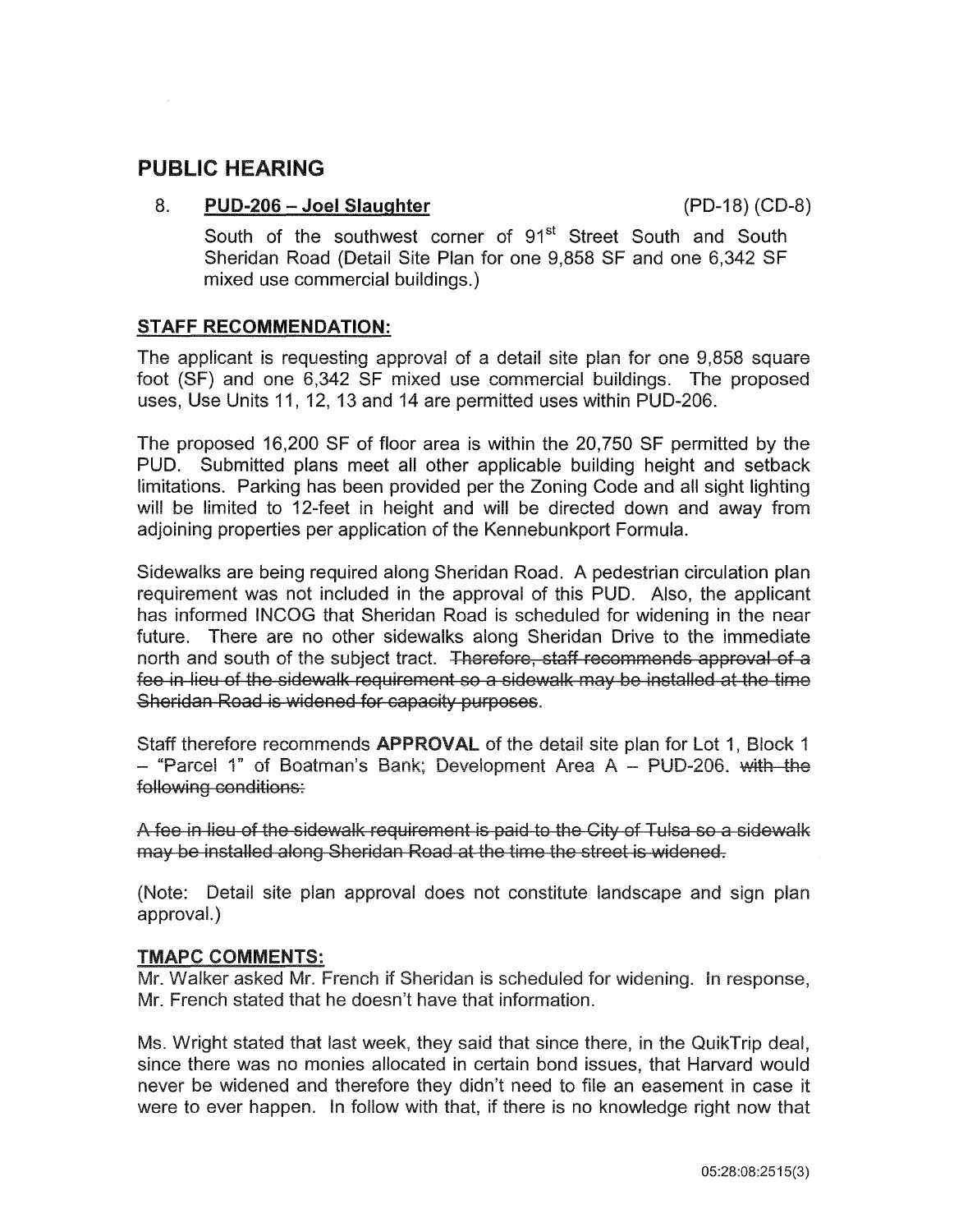this Sheridan Road will ever be widened and it is not in some type of written guarantee that it on the work somewhere, then we shouldn't assume that it wiil be in the foreseeable future. In all possibility, by the time that road is widened the sidewalk will need to be replaced anyway. In response Mr. Sansone stated that the applicant will be required to provide something from the City of Tulsa, Traffic Engineering Department, with the dates of the widening of Sheridan Road, before the detail site plans would be released. If there is no date, then the sidewalk requirement would be enforced. Basically, the applicant is requesting that his detail site plan be approved and allow staff and the applicant to work out whether the sidewalk are going in or not. The applicant is currently researching whether Sheridan is being widened and he is comfortable with the fact that he will be required to install sidewalks if he is unable to produce the proper documents.

Mr. Boulden stated that he hasn't actually seen the final version of the ordinance that was passed by the City Council and he doesn't know if it is effective yet. He encouraged the decision regarding fee-in-lieu of be passed until staff can find out if the ordinance is effective. The Planning Commission would have to waive the Subdivision Regulations, and that is not particularly discussed here, and it also is contingent upon some considerations of the Director of Public Works. It sounds if we are waiting to find out if Public Works has determined whether or not there will be construction in that area.

Mr. Sansone stated that his opinion would be to enforce the sidewalk requirement and if the sidewalks are removed by the City, then he believes it would not be the appiicant's responsibility to put the sidewaiks back. in response, Mr. Boulden answered affirmatively. Mr. Sansone commented that, in essence, what is the harm in requiring the sidewalks now and if there is no determination as to the date when Sheridan will be widened then at least sidewalks are in place now?

Mr. Boulden suggested staff contact Public Works to find out how this all is to work regarding the fee-in-lieu-of.

# Applicant's Comments:

**Joel Slaughter**, 115 West  $5<sup>th</sup>$  Street, 74103; stated that he would be happy to do whatever the City requests or requires. He is not arguing the fact and just wants to do it right. His only issue would be the drainage ditch and there is no curb or shoulder. He does believe the most prudent thing to do is to wait, but he wiii do whatever the Planning Commission decides. Mr. Slaughter indicated that he didn't want a continuance.

## TMAPC COMMENTS:

Mr. Ard explained that the Planning Commission is not sure where the ordinance is in the process.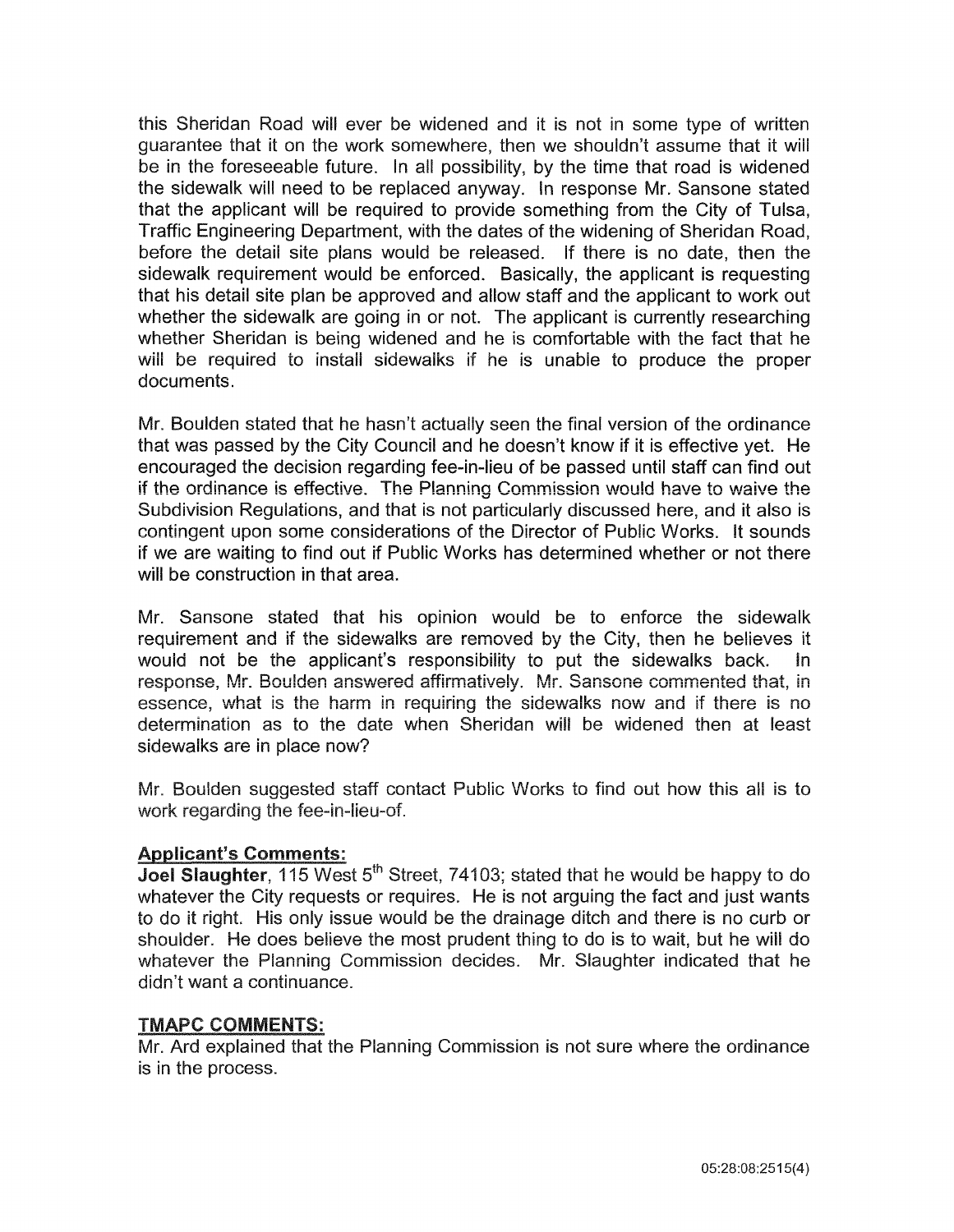Mr. Alberty stated that if the applicant would like to get his permit, then the detail site plan should be approved subject to the sidewalks being installed. If the applicant can provide and work out the situation with Public Works and gets their approval for fee-in-lieu, then it would require a PUD minor amendment and he could come back and request a PUD minor amendment to pay the fee-in-lieu of installation of the sidewalks. Typically the sidewalks are the last thing installed and it would give the applicant time to investigate the issue.

#### There were no interested parties wishing to speak.

#### TMAPC Action; 8 members present:

On MOTION of CARNES, TMAPC voted 8-0-0 (Ard, Cantrell, Carnes, Marshall, McArtor, Shivel, Walker, Wright "aye"; no "nays"; none "abstaining"; Midget, Perry, Sparks "absent") to **APPROVE** the detail site plan per staff recommendation, subject to the sidewalks being required. (Language with a strike-through has been deleted and language with an underline has been added.)

\* \* \* \* \* \* \* \* \* \* \* \*

# OTHER BUSINESS:

### 9. Amended TMAPC Minutes for March 5, 2008

Amend minutes to reflect changes recommended by staff and approved by the Planning Commission during the March 5, 2008 TMAPC meeting for PUD-639-A-4.

#### STAFF RECOMMENDATION:

Mr. Sansone stated that the March 5, 2008 minutes have been approved; however, there were changes made to PUD-639-A-4 that were not reflected in the minutes. The minutes have been amended and staff request approval.

Mr. Sansone stated that there is still one change that was overlooked under Maximum Building Height for the southern building. Mr. Sansone cited the additional changes.

#### TMAPC COMMENTS:

Ms. Cantrell stated that she thought the Planning Commission did agree to keep the wording "five stories not to exceed 66 feet".

#### Applicant's Comments:

Roy Johnsen, 201 West 5<sup>th</sup> Street, Suite 501, 74103, stated that either way, he would be limited to five stories, but if the Planning Commission would feel more comfortable with the language being reinserted, then he is fine with it